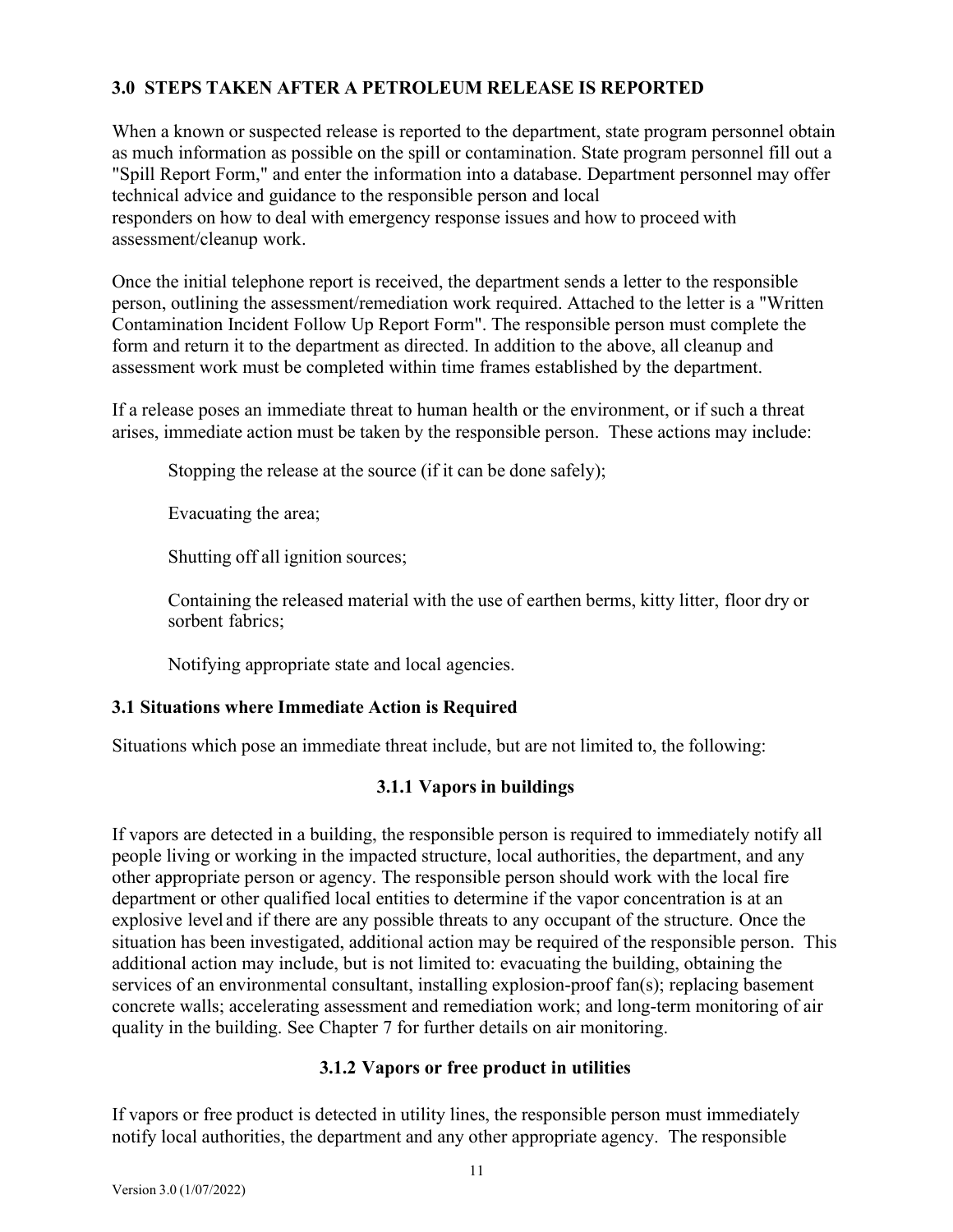person may also be required to work with the local fire department or other appropriate agencies to investigate and determine if the vapor concentration is at an explosive level or if the vapors could rise to an explosive level. The responsible person is strongly encouraged to comply with fire department recommendations for alleviating any threat of an explosion. Once the situation has been investigated, the department will work with the responsible person to determine the next appropriate step. The required remedy may include: installing an explosion proof fan to ventilate the sanitary or storm sewer lines; removing all manhole covers to ventilate the sewer (if the city believes it can restrict access to the open manholes); obtaining the services of an environmental consultant; flushing the sewer lines with water (the city must provide prior approval); accelerating the assessment and remedial work at the site; replacing the utility lines; monitoring of the sewer lines and utilities; recovering product from storm sewers; or testing air quality in nearby homes and businesses. See Chapter 7 for further details on air monitoring in utilities.

### **3.1.3 Contaminated drinking water wells or water lines**

If drinking water well or drinking water line becomes contaminated, the responsible person must immediately notify the department, local system operators, users of the impacted private well or line, and other appropriate agencies as necessary. After all immediate threats have been eliminated; the department will work with the responsible person to determine what further actions are needed. The steps to be taken may include: provide an alternate source of drinking water and an alternate wash water source; obtain the services of an environmental consultant; install a water treatment system; and proceed with an accelerated schedule for assessment and remediation of the contamination.

# **3.1.4 Sudden/Catastrophic release onto the ground surface**

If a release less than 25 gallons occurs and is cleaned up within 24 hours, the release does not need to be reported to the department. If a release greater than 25 gallons occurs, the responsible person must immediately notify all appropriate agencies. In the case of a sudden/catastrophic release, the responsible person must take immediate actions. Actions may include putting up dikes, utilizing some type of absorbent material, such as soil, kitty litter, or floor dry, or covering the area with a tarp. These actions may prevent runoff to any surface water body, and may minimize migration of the contaminant over or into the ground surface. Attention should be paid to the presence of petroleum vapors and the risk that these vapors present. The responsible person may also be required to take action to prevent access to the spill area by the public (putting up fences, etc.). After public access has been restricted, and the imminent threat of runoff to surface water has been alleviated, the responsible person must proceed with assessment and remediation of the site using the tiered approach described in Chapter 4.

In situations where the release quantity does not exceed 200 gallons, the responsible person has several cleanup options. **The responsible person must propose the preferred remedial option to the department, and must gain department approval before proceeding with the corrective action.** These options may include:

• Assess the site and determine the cleanup level using the Risk Based Corrective Action approach described in this Handbook;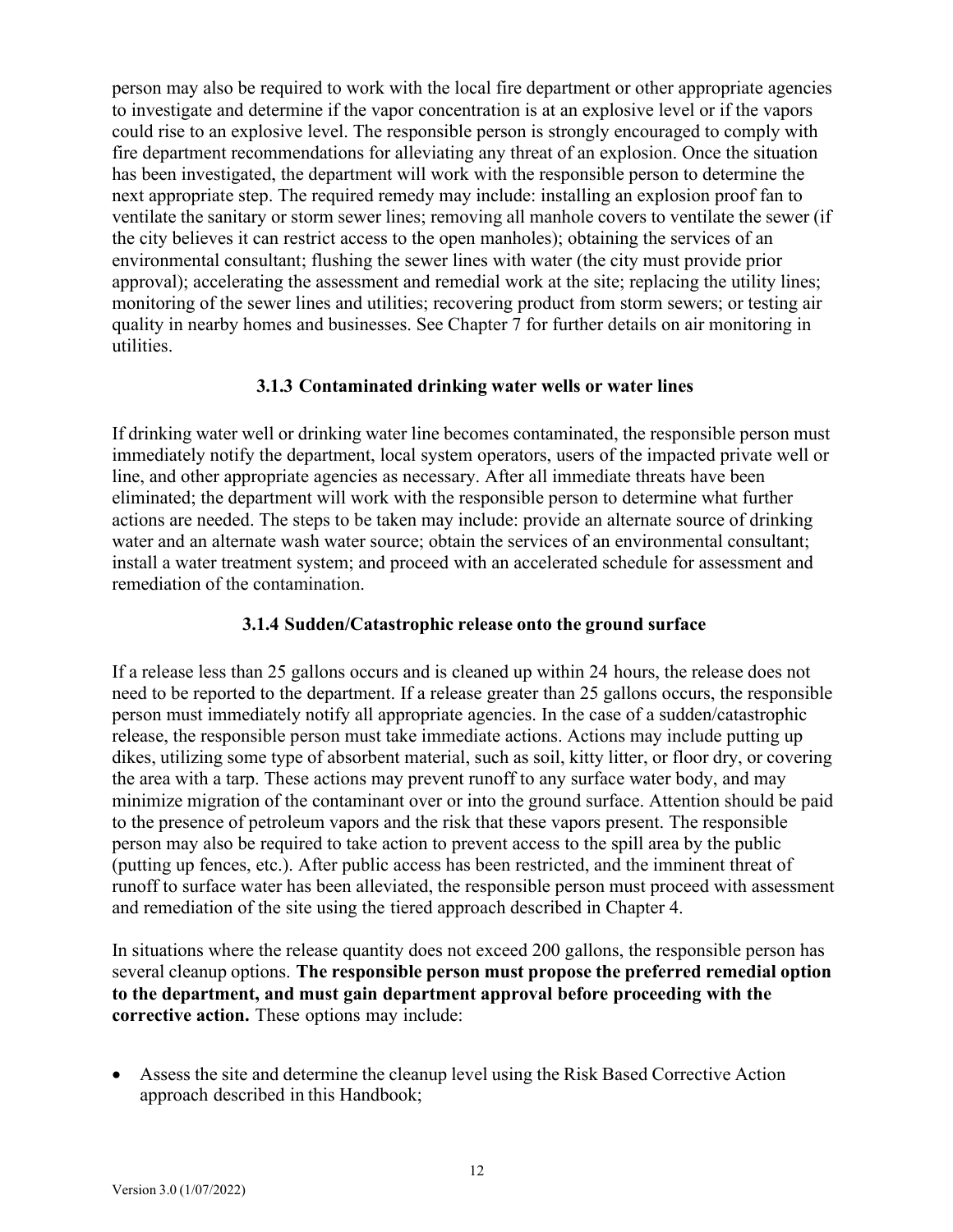- Remove a minimum of the top 12 inches of visibly contaminated soil, and replace it with clean fill (no cleanup confirmation sampling will be necessary); or
- Conduct a survey to identify possible receptors. The department will review this information to determine if cleanup is necessary.

Once the corrective action is completed, a report must be submitted to the department for review. The report should contain the following information: any data collected during or after cleanup; the location of the contaminated soil disposal or treatment facility; and a narrative explaining the work that was conducted.

If the release is greater than 200 gallons the responsible person must proceed with assessment and remediation of the site using the tiered approach described in Chapter 4.

### **3.1.5 Release onto pavement or other hard surfaces**

If a reportable quantity of a petroleum substance is released directly onto pavement or some other relatively impermeable surface, the responsible person must take immediate action (such as putting up dikes or covering with soil or using some type of absorbent material) to prevent the spread of contamination over and into the ground surface or to any surface water body. Attention should be paid to the presence of petroleum vapors and the risk that these vapors present. The responsible person may be required to take action to prevent access to the spill area by the public (putting up fences, etc.). Once public access has been restricted and the imminent threat of runoff to the ground surface and surface water has been alleviated, the responsible person must pick up the spilled material and properly dispose of it. An absorbent material such as kitty litter, soil, or floor dry can be used to absorb small quantities of free product. This material must be picked up and disposed of at a permitted facility. Please contact the department's Waste Management Program at 605-773-3153 for further details.

### **3.1.6 Release to air**

If a petroleum substance (such as propane, butane, methane, liquefied petroleum gas, etc.) is released to the air, the responsible person must notify persons potentially impacted by the release, the department, and local authorities. The responsible person must also take immediate steps to ensure evacuation of the area if the release poses any possible threat to human health. If the release is ongoing, the responsible person must take action to stop the release if this can be done safely. The department will evaluate the situation when it is reported and work with the responsible person and local agencies to determine if any additional response actions are necessary.